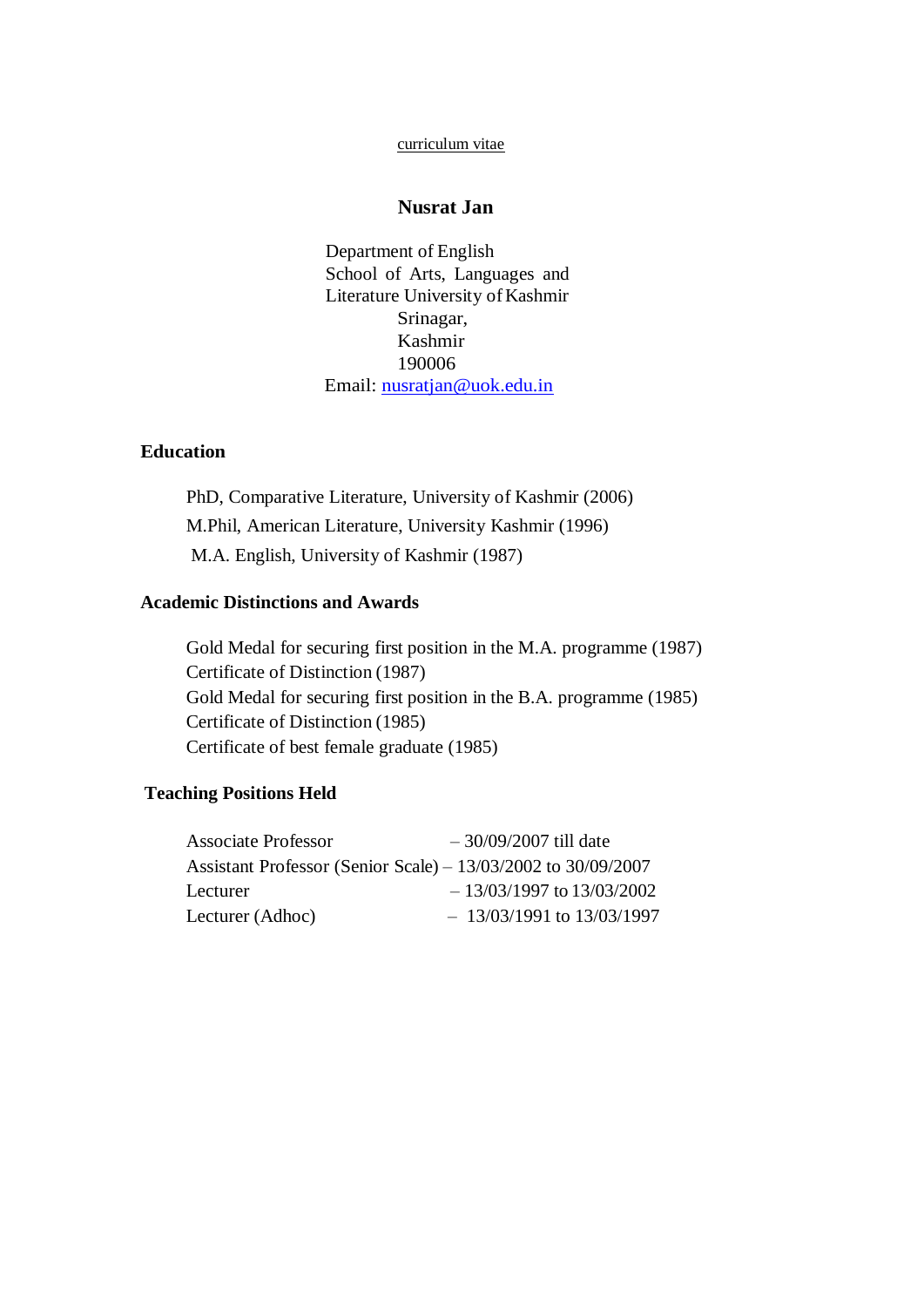#### **Teaching and Research Interests**

American Literature Comparative Literature Diaspora Writing Minority Writing Translation Studies

#### **Memberships and Editorial Responsibilities**

Member, Departmental Committee Member, Departmental Research Committee Member, Departmental Library Committee Member, Departmental Purchase Committee Member, Board of Postgraduate Studies in English Member, Board of Undergraduate Studies in English Editorial Member, *English Studies in India* (Departmental journal) Editorial Member, *Panorama* (University of Kashmir Newsletter)

## **Publications** *Books*

*English 1,* Cambridge University Press, 2020 (co-authored with Lily Want and Iffat Maqbool)

*AECC English,* Cambridge University Press, 2020 (co-authored with Lily Want and Iffat Maqbool)

*AECC-2 English,* Cambridge University Press, 2020 (co-authored withLily Want and Iffat Maqbool)

*AECC-1 English,* Cambridge University Press, 2019 (co-authored withLily Want and Iffat Maqbool)

*The Captured Gazelle-The Poems of Ghani Kashmiri,* Penguin Books, 2013 (coauthored with Mufti Mudasir)

*Understanding English I,* Foundation Books, Cambridge University Press, 2013 (co- authored with Lily Want and Iffat Maqbool)

*Understanding English II,* Foundation Books, Cambridge University Press, 2014 (co- authored with Lily Want and Iffat Maqbool)

*Understanding English III,* Foundation Books, Cambridge University Press, 2014 (co- authored with Lily Want and Iffat Maqbool)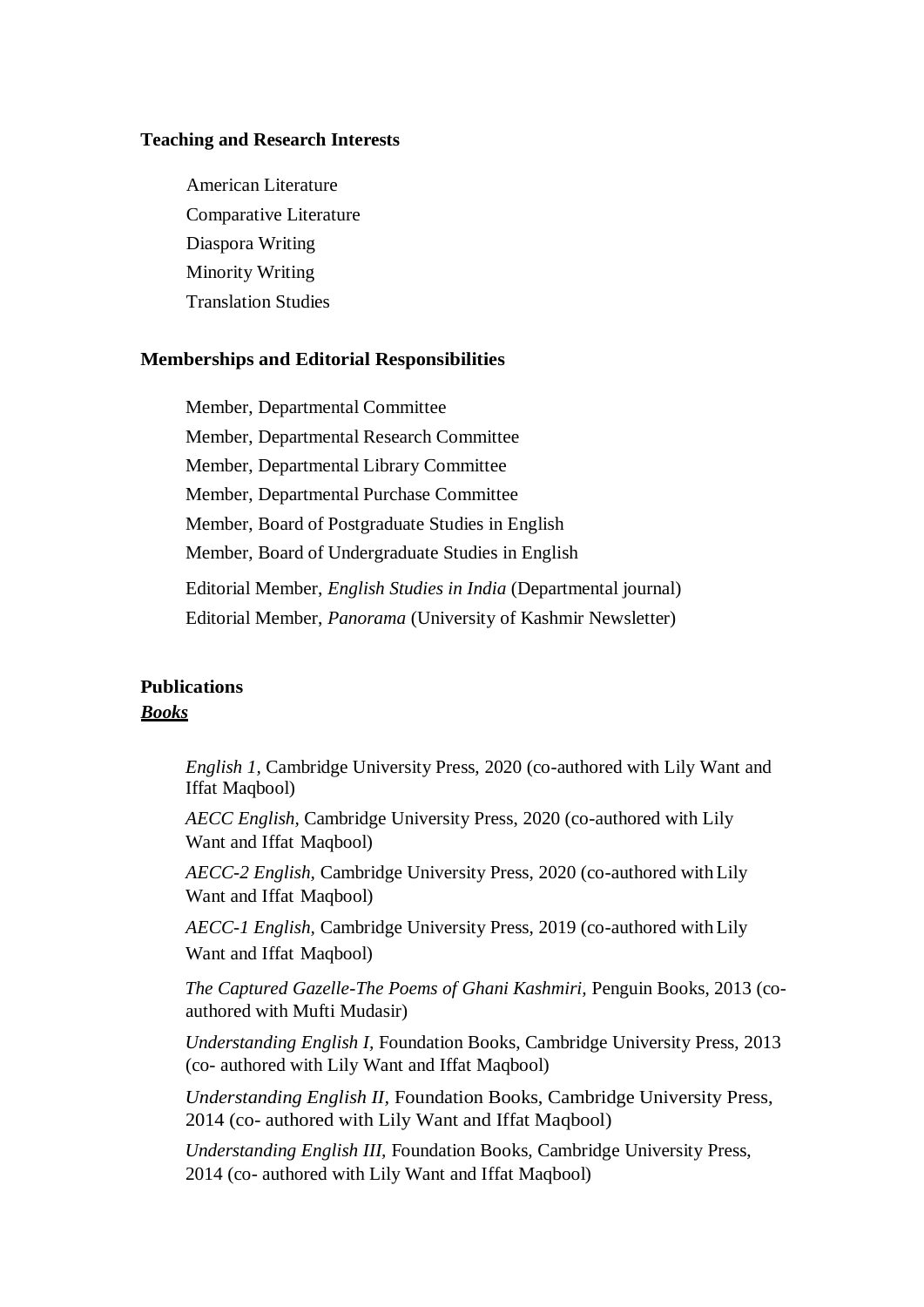### *Articles*

"Cultural Collision in Tahira Naqvi's Dying in a Strange Country", *Maulana Azad Journal of the English Language and Literature,* Vol. 7, No. 1, Oct 2015, pp. 9-23

"East-West Dichotomy: Fact or Fiction?" *Maulana Azad Journal of the English Language and Literature,* Vol. 5, No. 1, March 2013, pp. 38- 51

"Border Crossings: Use of History in American Fiction", *The Critical Endeavour,* Vol. 17, Jan 2011, pp. 172-180

"Emerson and Iqbal: Dismantling Boundaries of the East and West", *The ICFAI Journal* of *English Studies,* Vol. 2, No. 3, Sep 2007, pp. 7-20

"Emerson and Iqbal: Sharing a Romantic Aesthetic", *English Studies in India,* Vol. 15, Jan 2007, pp. 91- 107

"Search for an appropriate voice: Narratives in the Selected Novels of E L Doctorow", *English Studies in India,* Vol. 12, March 2004, pp. 92-107

#### **Translations & Creative Works**

#### *Short Stories translated from the Kashmiri into English*

Anees Hamdani's "Shadow beside the Self", *English Studies in India,* Vol. 26, Jan 2018, pp. 161-166

Bashir Akhter's "The Truth in Hiding", *Miraas,* Vol. 9, No. 3 & 4, July-Dec 2016, pp. 37-41

Hriday Koul Bharati's "Might is Right", *Sheeraza,* Vol. 11, No. 1, Jan-March 2014, pp. 81-85

Amin Kamil's "The Pursuit", *English Studies in India,* Vol. 22, Jan 2014, pp. 165-167

Amin Kamil's "The Question of the Head", *English Studies in India,* Vol. 21, Jan 2013, pp. 177-182

Hari Krishan Koul's, "This Capital City", *English Studies in India,* Vol. 19, Jan 2011, pp. 135-143

Akhtar Mohi-ud-din's "Telephone Number 71979", *English Studies in India,* Vol. 18, Jan 2010, pp. 188-192

Akhtar Mohi-ud-din's "Kismet", *Sheeraza,* Vol. 3, No. 1, Jan-March 2007, pp. 87-90

Hriday Koul Bharati's "Between Two Mirrors", *English Studies in India,* Vol. 15, Jan 2009

Hriday Koul Bharati's "Shraz", *English Studies in India,* Vol. 11, March 2003, pp. 116-119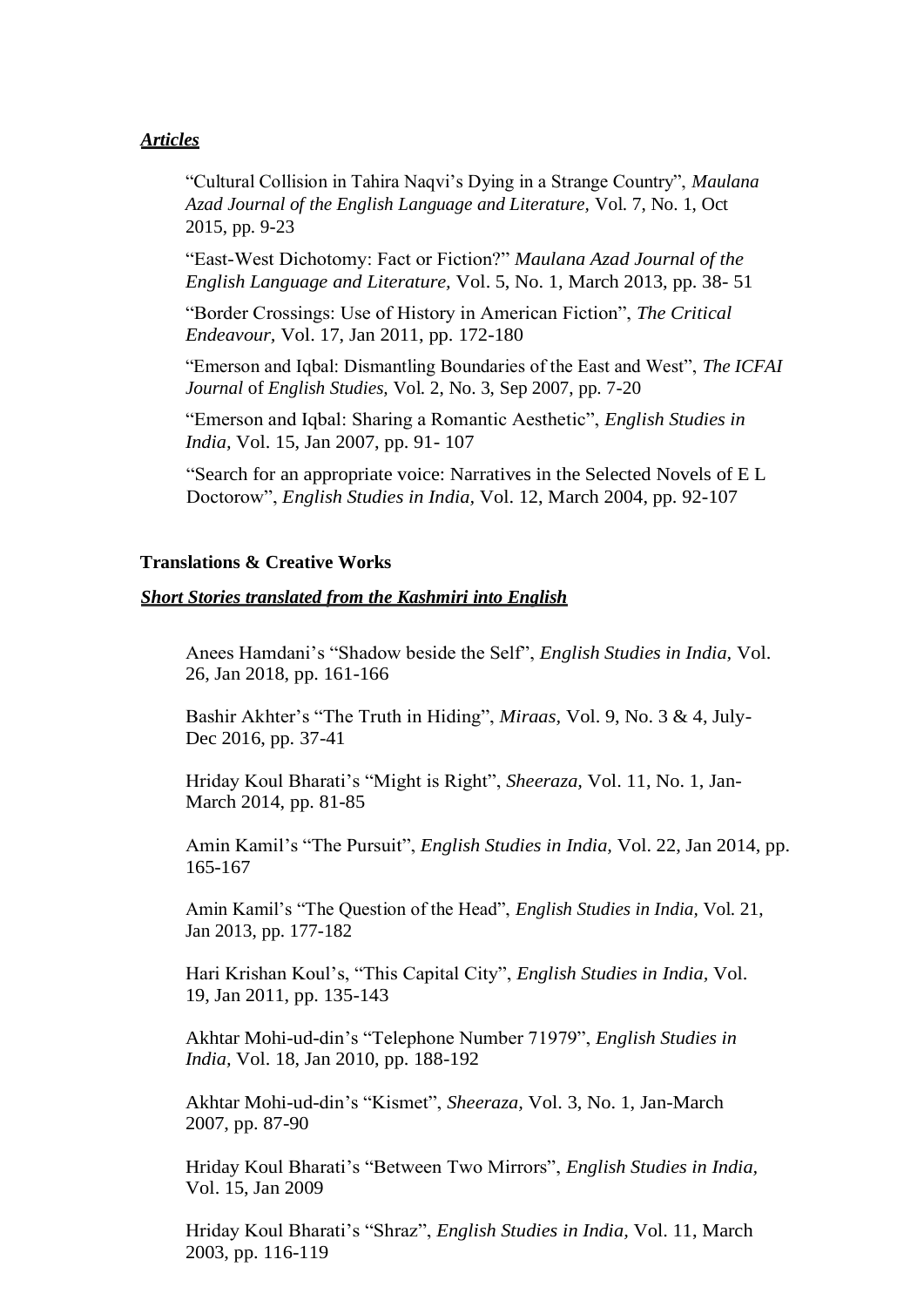Akhtar Mohi-ud-din's "There is No One But You", *English Studies in India,* Vol. 10 March 2002, pp. 134-136

Hriday Koul Bharati's "The Last Lesson", *English Studies in India,* Vol. 9, March 2001, pp. 112-114

Akhtar Mohi-ud-din's "An End, A New Beginning", *English Studies in India,* Vol. 8 March 2000, pp. 114-117

#### *Poetrv translated from the Kashmiri into English*

"Poems" by Rafiq Raaz, *English Studies in India,* Vol. 27, Jan 2019, pp. 228-230

"An Impression" by Rehman Rahi, *English Studies in India,* Vol. 25, Jan 2017, p. 159

"Ghazal" by Shabir Magami, *English Studies in India,* Vol. 21, Jan 2013, p. 184

"Select Verses of Ghani Kashmiri", *Miraas,* Vol. 2, No. 4, Oct-Dec 2009

*Select Poems of Ghulam Rasool Nazki, Mahjoor and After: Modern Kashmiri Poetry,* Sahitya Academy, 2008

#### *Creative Writing* **(Poetry)**

"New Year in Kashmir", *Mainstream,* Vol. 55, No. 19, April 2017, p. 3

"Joyless Rain", *Mainstream,* Vol. 54, No. 43, Oct 2016, p. 16

"Another Blackout", *Mainstream,* Vol. 54, No. 43, Oct 2016, p. 16

"Kashmir Calls", *Mainstream,* Vol. 54, No. 43, Oct 2016, p. 17

"Fears of a Kashmiri Mother", *Mainstream,* Vol. 54, No. 43, Oct 2016, p. 18

"July 2016", *Miraas,* Vol. 9, No. 3 & 4, July-Dec 2016, p. 64

"Junaid", *Miraas,* Vol. 9, No. 3 & 4, July-Dec 2016, p. 64

"September Waters", *Miraas,* Vol. 8, No. 3 & 4, July-Dec 2015

"Jhelum", *Miraas,* Vol. 8, No. 3 & 4, July-Dec 2015

Some of these poems can also be read online, here[:](http://www.kashmir1it.org/category/writings/poems/) <http://www.kashmir1it.org/category/writings/poems/>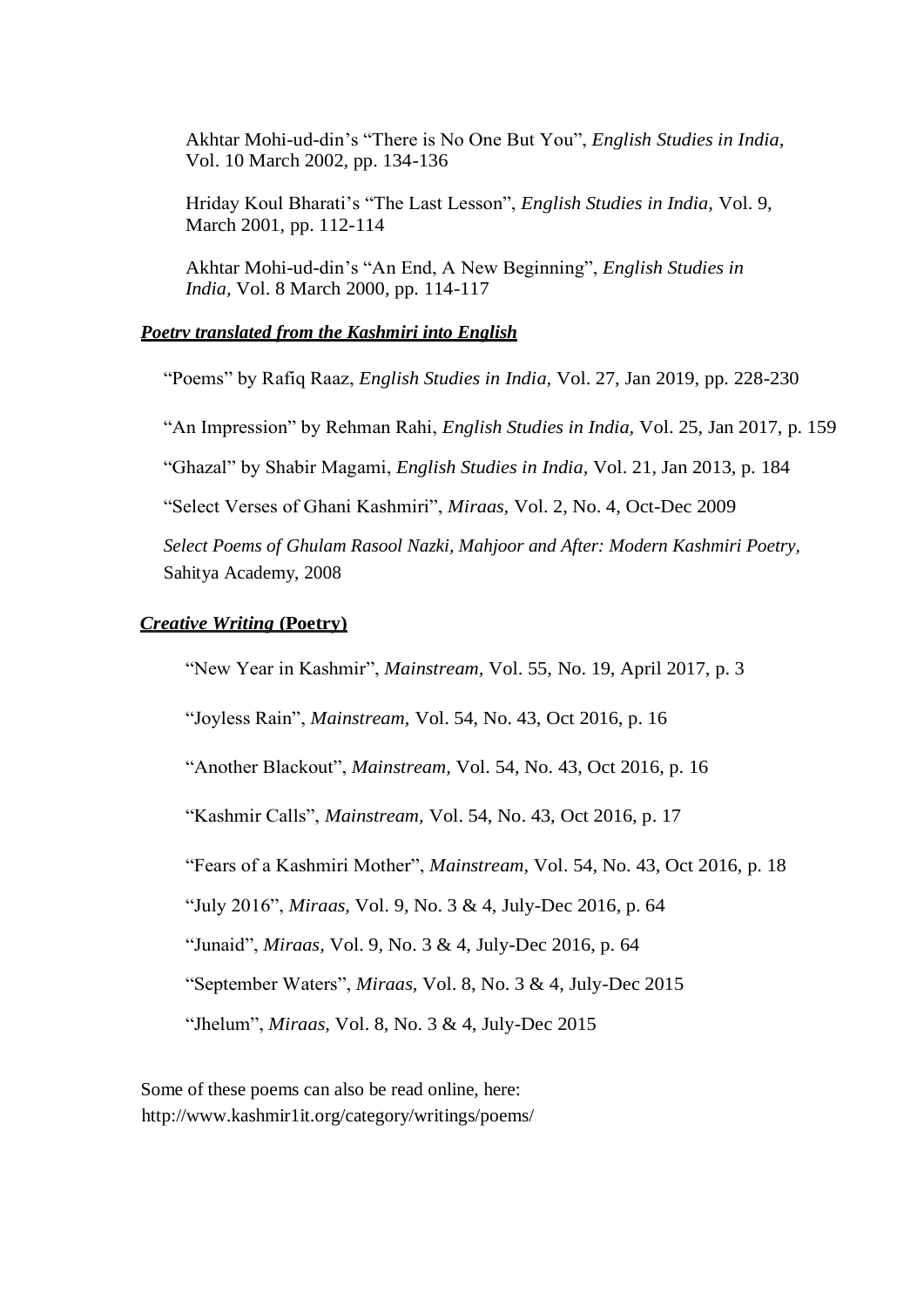### **Project (Ongoing)**

"Representative Short Stories from Kashmiri" sponsored by J&K Academy of Art, Culture and Languages

#### **Courses/Workshops/Summer Institutes**

National Workshop on Literary Translation: Theory and Praxis, from 15-11- 2017 to 17-11- 2017, organised by Department of English Language and Literature, Islamic University of Science and Technology, Awantipora (Resource person)

Three-day Workshop on Translating the Vernacular, from 23-03- 2016 to 25-03-2016, organised by the Department of English, University of Kashmir ( Resource person)

Study of the United States Institute on Contemporary American Literature held at University of Louisville, from 14-06-2013 to 23-07-2013, organised by United States Department of State, Bureau of Educational and Cultural Affairs

ELT-Workshop, June 2013 organised by Department of English, University of Kashmir in collaboration with Cambridge University Press

All India American Studies Workshop, from 20-09-2012 to 21-09- 2012, organised by UNESCO Chair for Peace and Intercultural Understanding Banaras Hindu University, Varanasi in collaboration with Public Affairs section, US Embassy, New Delhi

UGC Sponsored Refresher Course in English, from 05-03-2009 to 28-03- 2009, organised by Academic Staff College, University of Kashmir

Refresher Course in Women Studies (Inter-disciplinary), from 10-01-2009 to 31-01-2009, organised by Academic Staff College, University of Kashmir

Workshop on Training cum-Development of Self Learning Print Materials, from 26-07-2005 to 27-07-2005, organised by Centre of Distance Education, University of Kashmir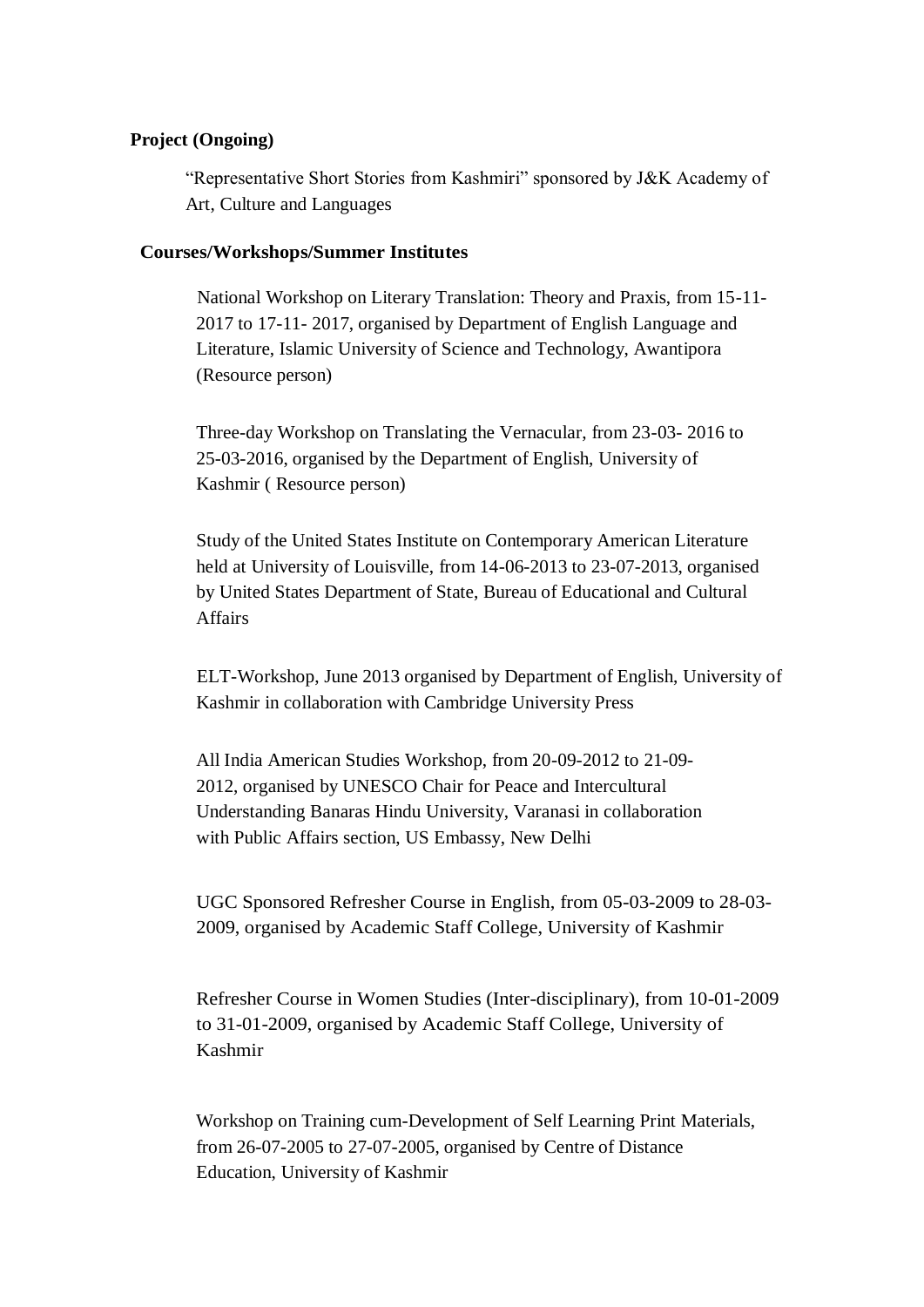ELT-Workshop from 18-07-2005 to 19-07-2005 organised jointly by the Department of English, University of Kashmir and Foundation Books, New Delhi

Grammar Workshop from 04-08-2003 to 05-08-2003, organised by University of Kashmir and Cambridge University Press

Refresher Course in English, from 17-02-2000 to 08-03-2000, organised by the Department of English, University of Jammu

General Orientation Course, from 24-08-1998 to 24-09-1998, organised by Academic Staff College, University of Kashmir

## **Research Guidance**

M Phil (Awarded)

| N <sub>0</sub> | <b>Name of Scholar</b> | <b>Title of Thesis/Dissertation</b>                                                                               |
|----------------|------------------------|-------------------------------------------------------------------------------------------------------------------|
| 1.             | Mohd Mohsin            | Forging a Cultural Identity: A Study of Leslie Marmon Silko's<br>Ceremony and Select Short Stories                |
| 2.             | Basma Majeed           | Celebrating Black Womanhood: A Study of Alice Walker's The<br>Color Purple and Now is the Time to Open Your Heart |
| 3.             | Rosheena Nabi          | From Dislocation to Relocation: The Immigrant Experience in The<br>Tree Bride and The Holder of the World         |
| 4.             | Mehwish Mushtaq        | Mapping Cultural Identities: A Study of Select Short Stories of<br>Chitra Banerjee Divakaruni and Tahira Naqvi    |
| 5.             | Insha Siraj            | Toni Morrison and Black Feminism: A Feminist Approach to Sula<br>and Tar Baby                                     |
| 6.             | Mehvish Syed           | Debunking American Myths: Portrayal of Family in Select Plays of<br>Sam Shepard                                   |
| 7.             | Razia Mohidin Dar      | Negotiating Cultural Encounters : A Study of Jhumpa Lahiri's<br><b>Short Fiction</b>                              |
| 8.             | Masooda Suhaila        | Critiquing the American Dream : A Study of the Select Plays of<br>David Mamet                                     |